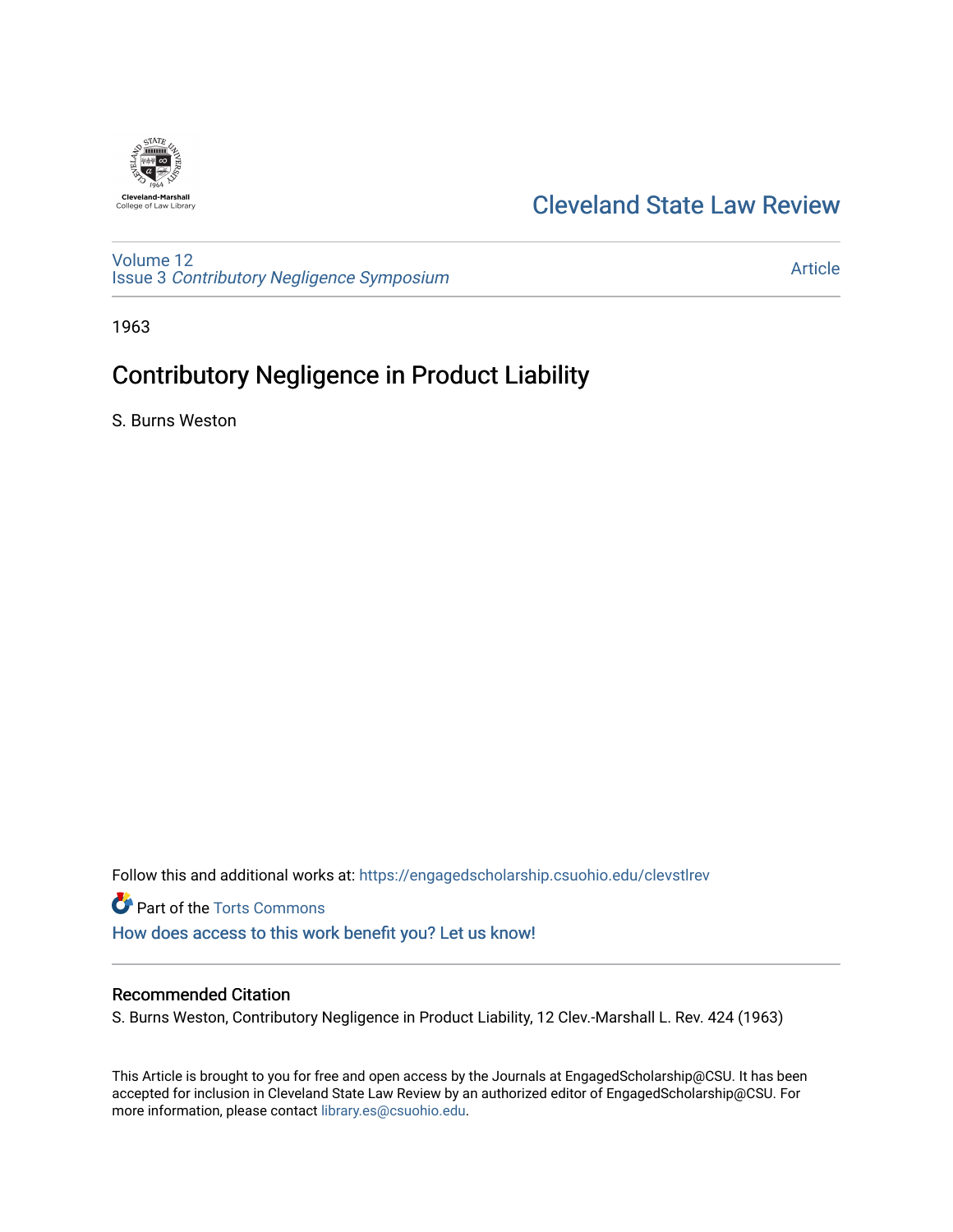# *Contributory* Negligence *in Product Liability*

# **S.** Burns Weston\*

**EFENDANTS ARE JUST THAT.** They choose not their opponents. Usually the law makes them an underdog. Psychologically, they are frequently the underdog.

When a jury issue is presented in products cases, contributory negligence and assumption of risk often become vital. Moreover the courts and legislatures more often than not have whittled away the defenses and in some instances anesthetized them so that plaintiffs have acquired greater latitude in being able to reach the jury.

For example, in days past defendants in products cases relied heavily on the concept of privity, whether the action sounded in negligence or implied or express warranty. However, privity is being whittled away by statute' and by case law.2 Ohio has repudiated privity in express warranty cases where reliance on advertising is alleged.3 Michigan discarded it in implied warranty cases.4 Wisconsin abandoned it in negligence cases, even though the product is not "inherently dangerous." In addition, there are a myriad of decisions which have followed and expanded upon the *MacPherson* case in holding that privity is not required where the product is not "imminently" dangerous.5

This article does not purport to be exhaustive. It does explore the extent to which classical defenses of contributory negligence, assumption of risk and their relative, "misuse of product," are available. *Caveat:* By the time this printer's ink is dry some of these applications may be available no longer.

**5** MacPherson vs. Buick Motor Co., **217 N.** Y. **382, 111 N. E. 1050 (1916).**

**<sup>\*</sup>** A.B., Antioch College; studies at the Sorbonne (Paris); LL.B., Yale Univ. Law School; Fellow, American College of Trial Lawyers; Member, International Assn. of Insurance Counsel; Partner in the law firm of Johnson Weston, Blackmore, Cory & Hurd, of Cleveland, etc. [The author gratefully acknowledges the assistance of Miss Mary E. Phillips of the firm; A.B., Smith College; LL.B., Western Reserve Univ.]

**<sup>1</sup>** Uniform Commercial Code, Sec. 2-318; Ohio Rev. Code Sec. 1302.31.

<sup>2</sup> Rogers vs. Toni Home Permanent Co., 167 Ohio St. 244, 147 **N.** E. 2d 612 (1958).

**<sup>3</sup>** Spence vs. Three Rivers Builders **&** Masonry Supply, Inc., **353** Mich. 120, 90 N. W. **2d** 873 (1958), as clarified in Manzoni vs. Detroit Coca-Cola Bot-tling Co., **363** Mich. **235, 109** *N.* W. **2d 918 (1962).**

<sup>4</sup> Smith vs. Atco Company, **6** Wis. **2d 371,** 94 **N.** W. **2d 697 (1959).**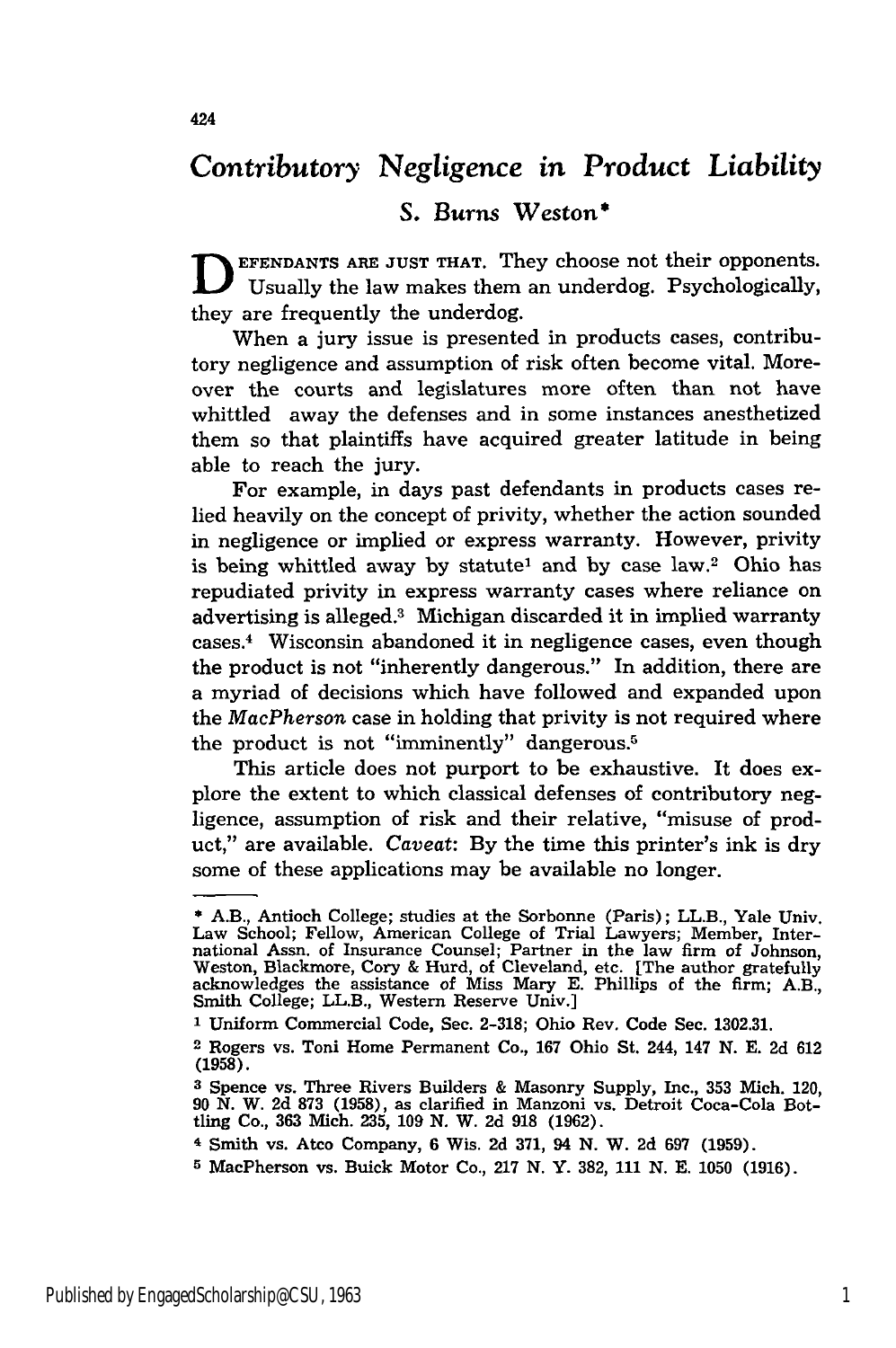#### Pure Negligence Situations

Contributory negligence generally is recognized as a defense in products negligence cases. In a leading airplane case where negligent design was claimed,<sup>6</sup> the Federal Court of Appeals disallowed the use of contributory negligence because of lack of evidence that plaintiff's inspection of defendant's product revealed the defect or increased the risk of harm.

On the other hand, plaintiff's failure to follow instructions provided **by** the manufacturer may constitute contributory negligence.<sup>7</sup>

Where it is claimed that a specific safety statute has been violated **by** a defendant, some courts hold that contributory negligence is available as a defense and some hold to the contrary. In Ohio, where a violation of the Pure Food Act<sup>8</sup> is negligence *per se,* the courts have recognized contributory negligence as a defense. Example: Whether the buyer cooked sausage sufficiently; **9** or as in Minnesota where the plaintiff poured kerosene on a fire, causing an explosion and the kerosene contained gasoline contrary to statute.10 A Georgia court has taken a similar position.'1 In these instances the courts took the position that the statute was enacted for the protection of the "general public."

On the other hand, where the statute prohibited sale of guns to minors and the minor shot himself, a Florida court held that this statute was to protect a certain group of persons who were unable to protect themselves and contributory negligence was not allowed.<sup>12</sup> Thus, it appears that if a court feels the plaintiff is one who cannot protect himself, contributory negligence is not allowed. However, if the plaintiff is regarded as one capable of knowing the dangers of using the product, contributory negligence is available in an action based on alleged violation of a specific safety statute.

**<sup>6</sup>** Northwest Airlines, Inc. vs. Glenn L. Martin Company, 224 F. 2d 120 (6th Cir., **1955).**

**<sup>7</sup>**Young vs. Aeroil Products Company, Inc., 248 F. **2d 185** (9th Cir., **1957). 8** Ohio Revised Code, Sec. **3715.52.**

**<sup>9</sup>** The Great Atlantic **&** Pacific Tea Co. vs. Hughes, **131** Ohio St. **501, 3 N. E. 2d** 415 **(1936).**

**<sup>10</sup>**Dart vs. Pure Oil Co., **223** Minn. **526, 27 N.** W. **2d 555** (1947).

**<sup>11</sup>**Allen vs. Gornto, **100** Ga. **App.** 744, 112 **S. E. 2d 368 (1959).**

<sup>12</sup> Taniami Gun Shop vs. Klein, **116** So. **2d** 421 (Supreme Court of Florida, **1959).**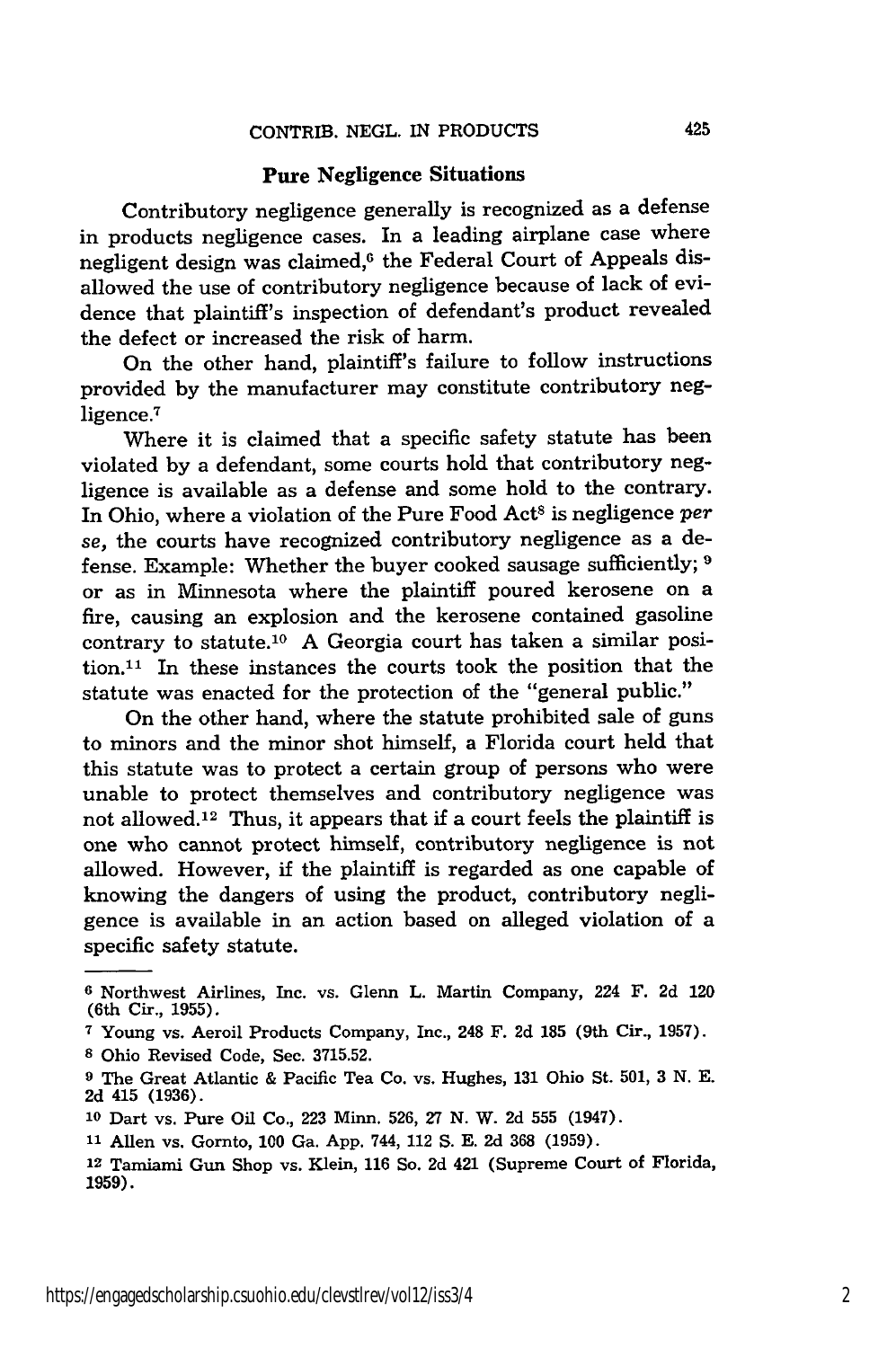#### Assumption of Risk

Generally speaking, assumption of risk is recognized in products actions based on negligence. By implication it is available in Ohio. 13 The *Northwest Airlines* case 14 explored application of the principle. Defendant contended that any defect in an airplane wing would be open and obvious to a competent engineer. However, the Federal Court of Appeals held that the evidence failed to establish that the danger lurking in the wing joint was so obvious to the Northwest representatives that they must be taken to have appreciated the danger. On the other hand, where a garage failed to repair brakes properly and plaintiff drove the car **150** miles knowing that the brakes pulled or grabbed, the court held that the danger was so obvious that plaintiff "voluntarily took a chance that serious injury would likely occur." **15** However, where a specific statute placed certain duties on a dealer in regard to releasing a car with defective brakes, a California court has inferred that assumption of risk may not be charged.<sup>16</sup>

Occasionally assumption of risk may bar recovery as a matter of law and a plaintiff, with previous experience with and full knowledge of a defect, may have no redress.<sup>17</sup>

### Misuse **of Product**

The term "misuse of product" has crept into court language. Sometimes it is equated with contributory negligence.<sup>18</sup> Strange as it may seem, in some instances the burden has been placed upon the plaintiff to show that he did not misuse or mishandle the product,<sup>19</sup> or that he complied substantially with defendant's instructions as to use.<sup>20</sup> Lucky is the defense lawyer who has the court and the facts to support this position. In some cases it has been held to be no defense: **21** while the danger from misuse

**<sup>1</sup>** Patterson vs. Gershow's Super Markets, Inc., **109** Ohio App. 1, **163** N. E. **2d** 410 (1959). 14 Northwest Airlines, Inc. vs. Glenn L. Martin Company, *supra,* n. 6.

**<sup>15</sup>**Robbins vs. Milner Enterprises, Inc., **278** F. **2d** 492 (5th Cir., 1960).

**<sup>16</sup>**Gallegos vs. Nash, San Francisco, 137 Cal. App. 2d 14, **289** P. **2d** 835 (1955).

**<sup>17</sup>**Gutelius vs. General Electric Co., 37 Cal. **App.** 2d 455, **99** P. **2d 682** (1940). **<sup>18</sup>**Heise vs. J. R. Clark Company, 245 Minn. 179, 71 **N.** W. **2d** 818 (1955).

**<sup>19</sup>**Ferrell vs. Sikeston Coca-Cola Bottling Co., **320 S.** W. **2d** 292 (Mo. **App.,** 1959).

**<sup>20</sup>**Sanders vs. Kalamazoo Tank **&** Silo Co., 205 Mich. 339, **171 N.** W. **523 (1919).**

**<sup>21</sup>**DeEugenio vs. Allis-Chalmers **Mfg.** Co., 210 F. **2d** 409 (3rd Cir., 1954).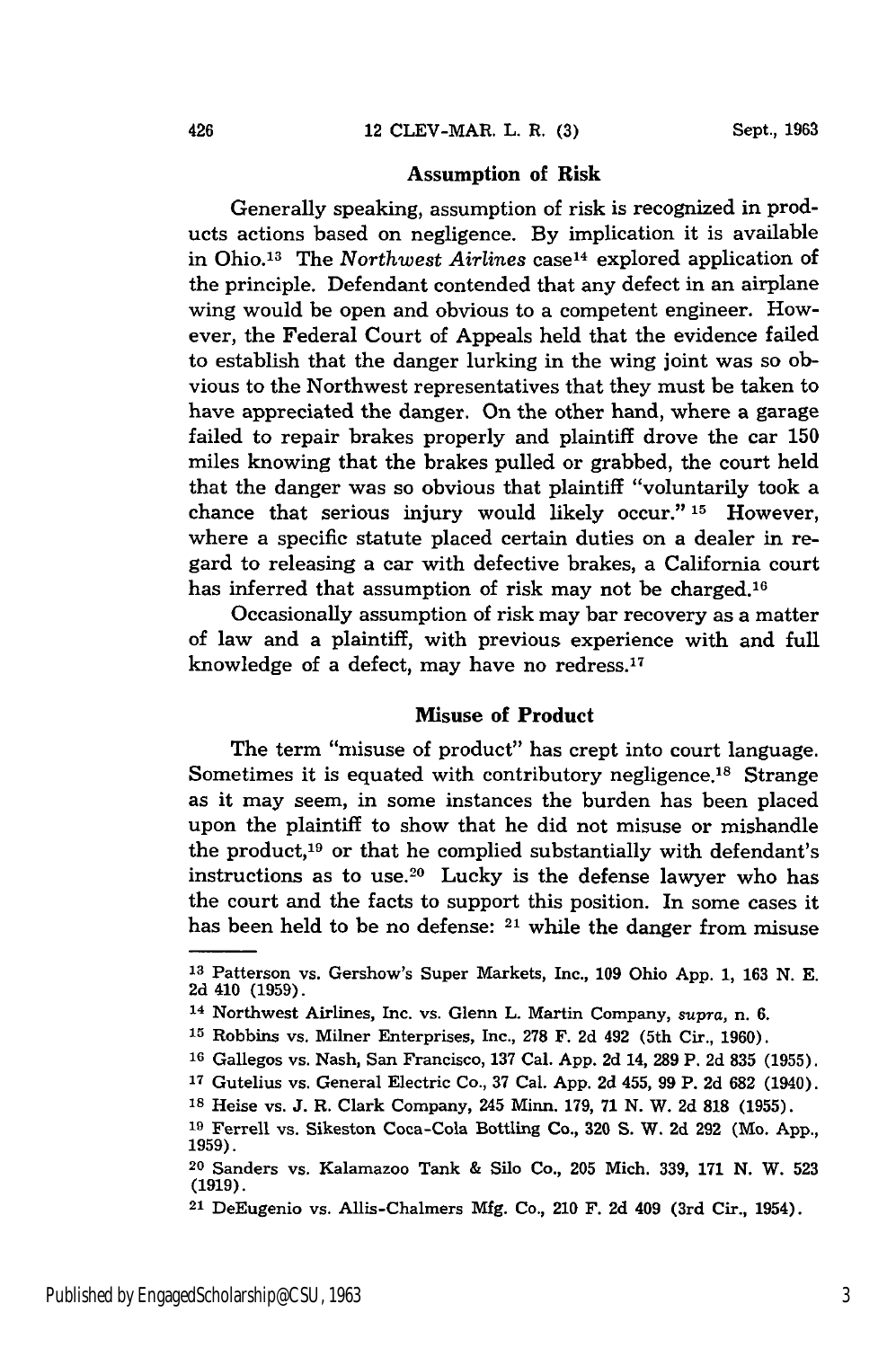was obvious, there was evidence that defendant's representatives stood by and seemed to approve the misuse of farm machinery. Of course, where defendant actually demonstrates the misuse the defense is not available.<sup>22</sup>

Application of the doctrine was not permitted in the absence of adequate warning by the defendant, where plaintiff used Dreft detergent in her eyes, causing blindness; **23** nor where the defendant could reasonably anticipate the particular misuse.<sup>24</sup> Query: If a defendant can anticipate a particular misuse, is it not as likely that the plaintiff understands the misuse? If defendants are charged with using common sense, are plaintiffs excluded? Apparently so.

One court held that a jury should decide whether plaintiff was negligent fn altering the extractor slot on a gun; **25** and where plaintiff ate some coffee containing glass particles it was determined to be a jury issue.<sup>26</sup> The court's language is worth quoting:

While the eating of coffee grounds is, to the minds of this court, an unusual practice, we will not assume to rule as a matter of law that such a use of ground coffee is so unusual or improbable that the coffee manufacturer may disregard it altogether, and we leave that as an issue of fact in the case, to be decided by the jury **...**

Where a workman used a window frame as a ladder, fell and was killed the court found misuse as a matter of  $law.^{27}$  It was also held to be misuse as a matter of law where a lady dipped her hands in Calgonite, although the label contained a warning against use of it for tasks involving the hands.<sup>28</sup> The court was not impressed with plaintiff's claim that the defendant should have spelled out the specific ingredients and should have indicated on the package an antidote.

**<sup>22</sup>**Allis-Chalmers Manufacturing Company vs. Wichman, 220 F. **2d** 426 (8th Cir., **1955).**

**<sup>23</sup>**Hardy vs. Procter & Gamble **Mfg.** Co., **209** F. **2d** 124 (5th Cir., 1954).

<sup>24</sup> Phillips vs. Ogle Aluminum Furniture, Inc., **106** Cal. **App. 2d 650, 235** P. **2d 857 (1951).**

**<sup>25</sup>**Webb vs. Olin Mathieson Chemical Corporation, **9** Utah **2d 275,** 342 P. **2d** 1094 (1959).

**<sup>20</sup>** Maddox Coffee Co. vs. Collins, 46 Ga. **App.** 220, 167 **S. E.** 306 (1932).

**<sup>27</sup>**McCready vs. United Iron and Steel Company, 272 F. **2d 700** (10th Cir., **1959).**

**<sup>28</sup>**Shaw vs. Calgon, Inc., **35 N. J.** Super. **319,** 114 **A. 2d 278 (1955).**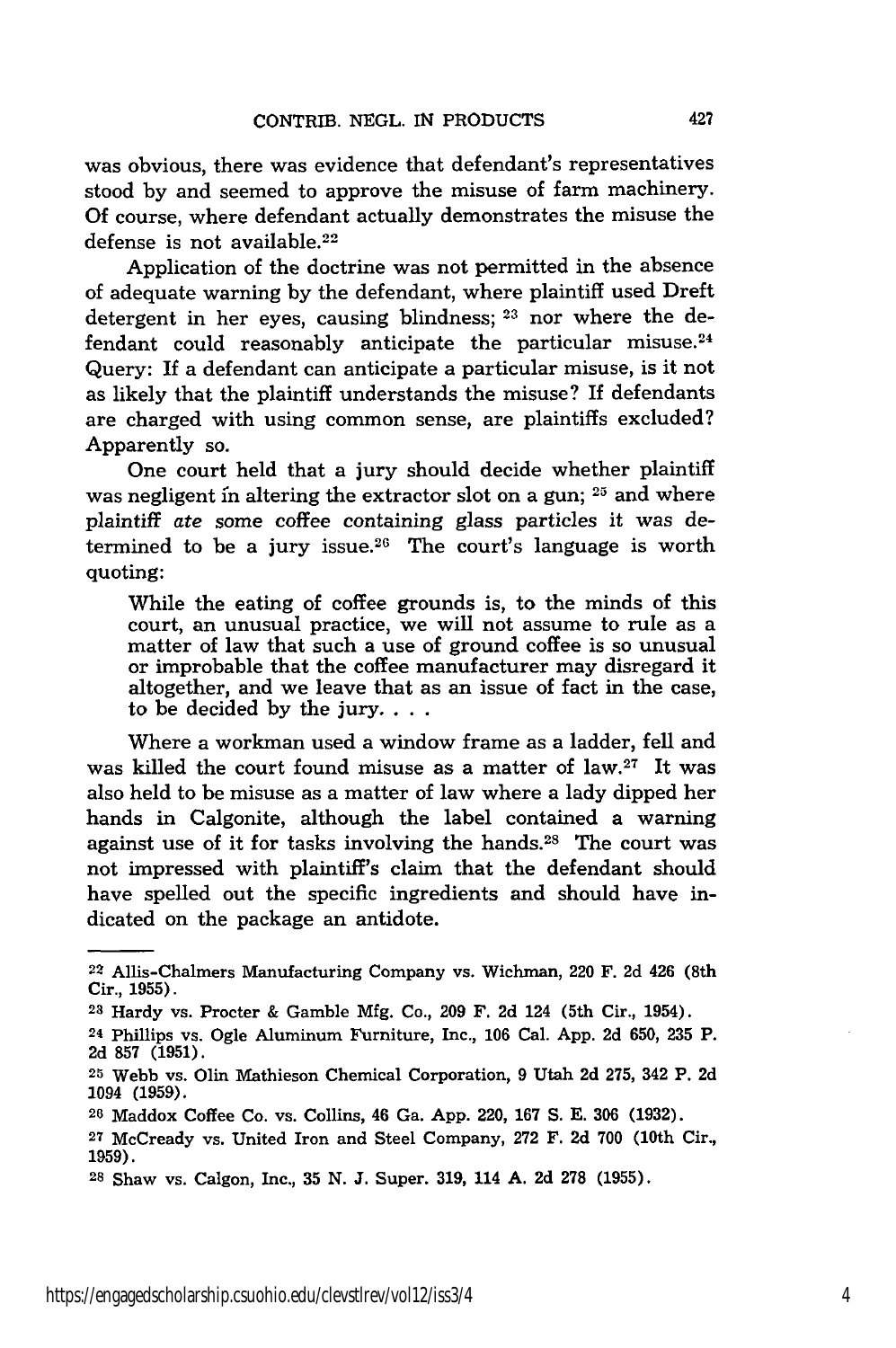#### **Implied Warranty**

# *I. Contributory Negligence*

In the use of contributory negligence as a defense in implied warranty cases, the courts are split. Moreover, there appears to be some uncertainty in their opinions which suggests that effective persuasion as to applicability of the doctrine is essential. In Ohio there is dictum that the defense is permissible.<sup>29</sup> (A grinding wheel disintegrated). In another Ohio case<sup>30</sup> the trial court struck out implied warranty on the ground there was no evidence to support it. The jury was charged on contributory negligence. The Supreme Court held that implied warranty should have been left in the case and that contributory negligence was charged properly without, however, indicating whether it was referring to the cause of action in warranty or the cause of action in negligence.

A similar lack of clarity is found in an Illinois case.<sup>31</sup>

**A** leading decision holding specifically that contributory negligence is a defense in an implied warranty action is found in Mississippi,<sup>32</sup> where plaintiff complained of defects in bags supplied by defendant. The case involved property damage only. We quote from the opinion:

And the law is well settled that a person seeking to recover damages caused by the breach of implied warranty of merchandise purchased cannot recover damages which are proximately caused by his own negligence in using the defective articles. Sutherland on Damages, 4th Ed., Vol. 1, p. 317. A person seeking to recover damages caused by the purchase of defective articles to be used by him can only recover such damages as he could not have avoided by the exercise of reasonable diligence; and he is required to make reasonable effort to protect himself from loss.

In Sutherland on Damages, 4th Ed., Vol. 1, p. 317, Sec. 89, it is said that, "where property is sold with a warranty of fitness for a particular purpose, if it be of such a nature that its defects can be readily, and in fact are, ascertained, yet the purchaser persists in using it, whereby losses and expenses are incurred, they come of his own wrong and he can-

**<sup>29</sup>**DiVello vs. Gardner Machine Co., 65 Ohio L. Abs. **58,** 102 N. E. 2d **289** (1951).

**<sup>30</sup>**Sicard vs. Kremer, 133 Ohio St. 291, 13 N. E. 2d **250** (1938).

**<sup>31</sup>**Patargias vs. Coca-Cola Bottling Co. of Chicago, Inc., **332 111.** App. 117, 74 N. E. 2d 162 (1947).

**<sup>32</sup>** Missouri Bag Co. vs. Chemical Delinting Co., 214 Miss. 13, **58** So. **2d** 71 **(1952).**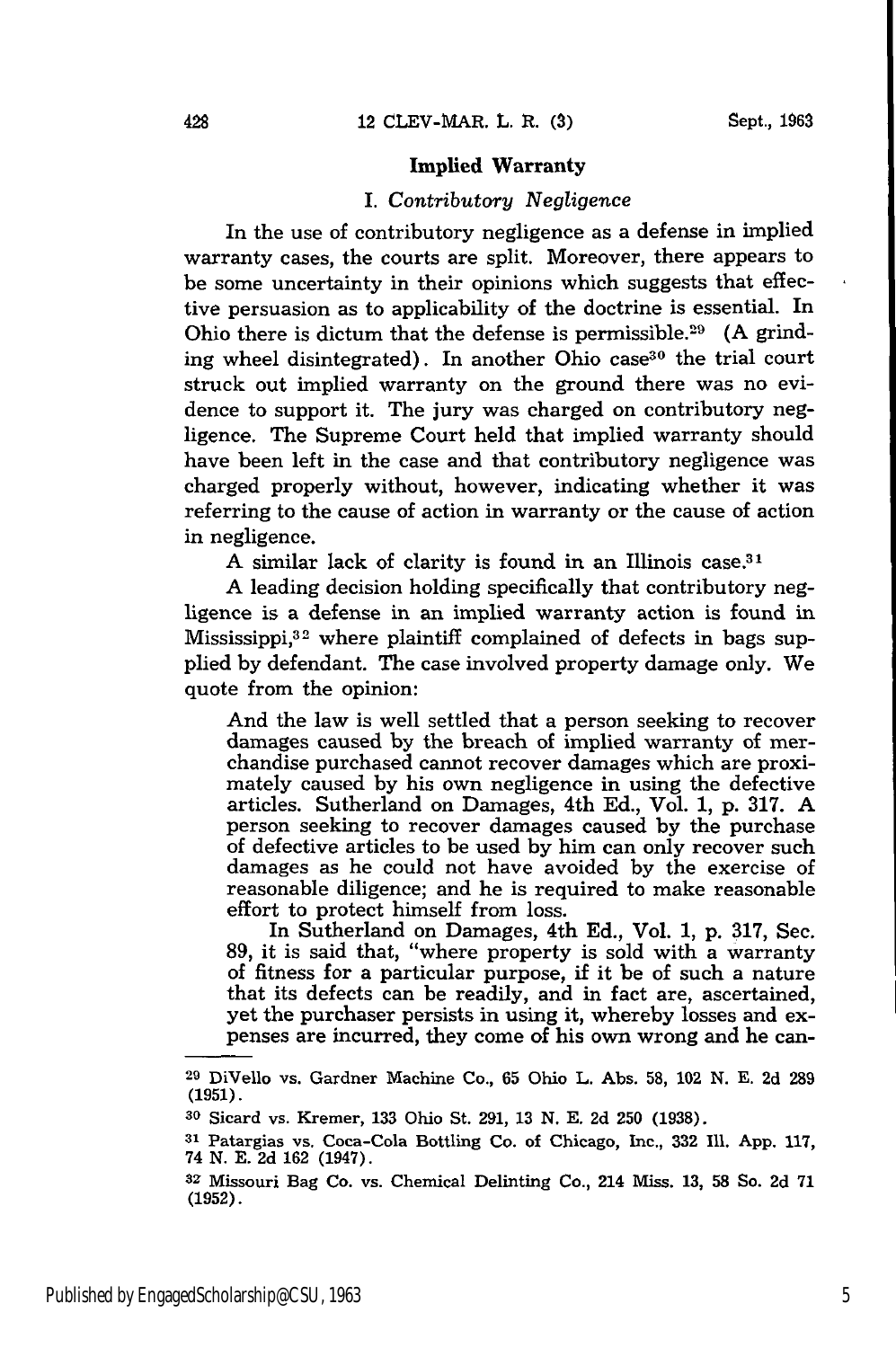not recover damages for them as consequences of the breach of warranty."

If the buyer's own fault or negligence contributed to the injury, as by using the goods with knowledge of their defects, he cannot recover consequential damages, since such damages were under the circumstances not proximately due to the breach of warranty. Williston on Sales, Rev. **Ed.,** Vol. **3, p.** 379, Sec. 614b, and cases cited.

Analysis of the above quoted language reveals that the court discussed not only contributory negligence but, in effect, was referring also to misuse of product and assumption of risk, as well as lack of proximate causation, and that all of these may be proper defenses. To what extent the Mississippi court would vary its position on a different set of facts is unknown. In any case, the court's reasoning is so logical that it is difficult to understand how anyone could disagree with the elemental justice it expresses.

A New York court stated the issue succinctly  $33$  when it said:

**. ..**Although negligence plays no part in a breach of warranty action, contributory negligence may be asserted as a defense to the breach of warranty action.

Originally implied warranty stemmed from tort. Then some writers and courts attached it to contract. Today it is used both ways but with a growing tendency to turn implied warranty to the tort field. This is probably one explanation for much of the divergency in the cases.

In Pennsylvania contributory negligence has been held not applicable in an action based on implied warranty,34 where a king pin broke on a truck manufactured by defendant. The court said:

The principle applicable to contracts appears thus in the Restatement, Contracts, Sec. **336:**

**(1)** Damages are not recoverable for harm that plaintiff should have foreseen and could have avoided **by** reasonable effort without undue risk, expense, or humiliation. Under the facts in this case the plaintiff cannot be barred in the application of that principle.

Thus the court's language seems to recognize assumption of risk or misuse of product as a defense.

Some courts take a particularly dim view of the right to use

**<sup>33</sup>**Parish vs. The Great Altantic **&** Pacific Tea Co., **177 N.** Y. **S. 2d 7 (1958).**

**<sup>34</sup>**Jarnot vs. Ford Motor Company, **191** Pa. Super. 422, **156 A. 2d 568 (1959).**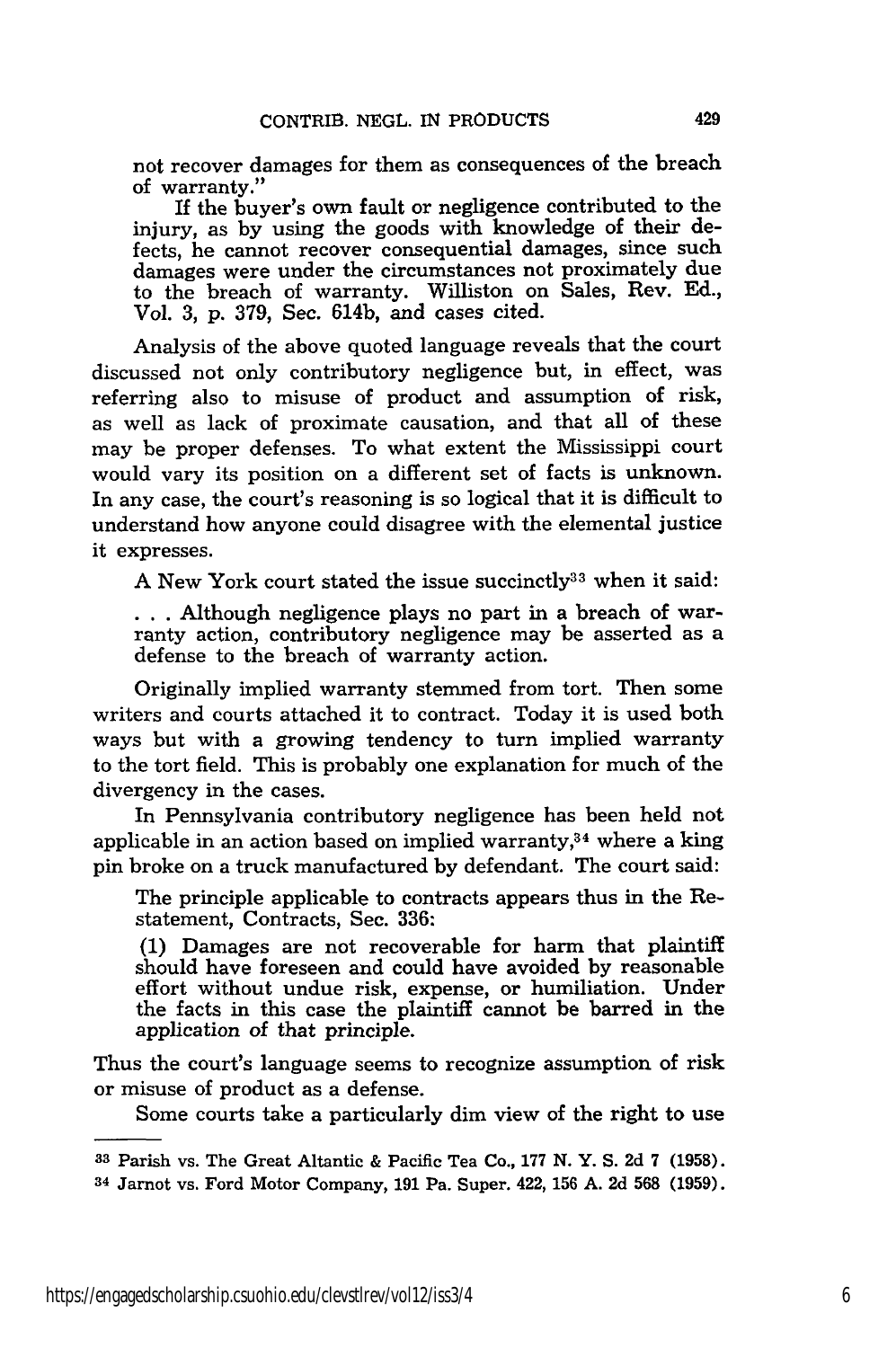contributory negligence in implied warranty cases involving deleterious food.<sup>35</sup>

In a Kansas case it was not only held that contributory negligence was not a defense but also that the defendant may not even introduce evidence of due care in manufacture or that contamination of the food was caused by a third person. A similar position was taken by a California court<sup>36</sup> involving a defective milk bottle, as well as where a plaintiff ate a candy bar covered with worms and webbing.<sup>37</sup>

However, where plaintiff sought recovery for injuries when her night gown burned, a Federal Court charged the jury on sole negligence of the plaintiff without commenting specifically upon contributory negligence.<sup>38</sup> There was evidence that plaintiff had taken a sleeping pill and dropped a match while lighting a cigarette.

In another case plaintiff sued in negligence and implied warranty for burns while wearing a hula skirt which burst into flames at a party where people were drinking and smoking.<sup>39</sup> The trial court charged on contributory negligence but confined it to the negligence portion of the case. The court charged assumption of risk as to both causes of action. The Federal District Court in Hawaii said:

A further ground for the motion was a claim that, as a matter of law, the plaintiff was guilty of contributory negligence, and that this should bar recovery. The court ruled **. . .** that contributory negligence would not be a defense to the claim based on implied warranty, although it would be to the claim based on negligence.

The court now finds that any facts relied upon as constituting contributory negligence are not so clear as that as a matter of law they must be held to constitute contributory negligence. Furthermore, the court holds that contributory negligence, under the generally accepted rule is not a bar to a suit based on implied warranty. A persuasive argument was made by defendants' counsel to the effect that, historically, implied warranty originated in tort, that there is therefore a tendency to eliminate the requirement of privity,

**<sup>35</sup>**Challis vs. Hartloff, 136 Kan. 823, **18** P. 2d 199 (1933); and Simmons vs. Wichita Coca-Cola Bottling Company, 181 Kan. 35, 309 P. 2d 633 (1957).

**<sup>36</sup>**Vassallo vs. Sabatte Land Company, Inc., 27 Cal. Rptr. 814 (1963).

**<sup>37</sup>**Kassouf vs. Lee Bros., Inc., 26 Cal. Rptr. 276 (1963).

**<sup>38</sup>**Dallison vs. Sears, Roebuck and Co., 313 F. 2d 343 (10th Cir., 1962).

**<sup>39</sup>**Chapman vs. Brown, 198 F. Supp. 78 (D. C., Hawaii, 1961), affirmed 304 F. 2d 149 (9th Cir., **1962).**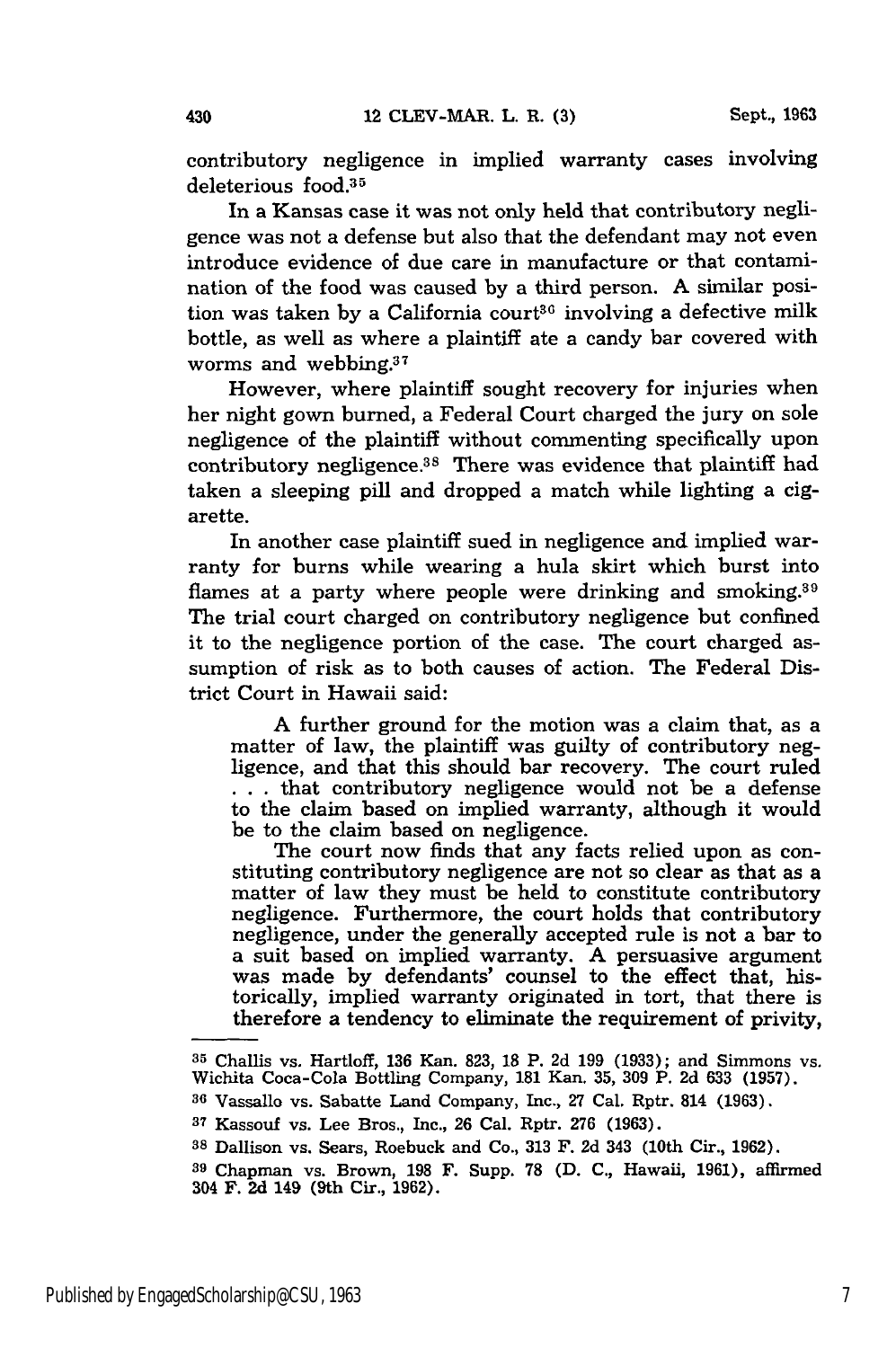and that the action is now reverting more and more to the theory of tort rather than that of contract; therefore, it is contended, contributory negligence ought, by analogy, to be a defense to the implied warranty claim. It seems to the court, however, that, the doctrine of contributory negligence, which takes no account of the comparative negligence of the parties, often produces results far from equitable, and for that reason is not likely to be adopted by the Hawaii courts in its full strictness, if at all, as a complete defense in such cases as this based on breach of implied warranty, unless the contributory negligence practically amounts to an assumption of risk.

While the court seems to equate contributory negligence with assumption of risk, technically this is mixing oil and water.

In the hula skirt situation the court indicated that in comparative negligence jurisdictions contributory negligence may be taken into account in mitigation of damages. If contributory negligence can be used to mitigate damages, why should it be eliminated in determining whether plaintiff is entitled to a recovery?

#### II. *Assumption* of *Risk*

In the hula skirt case<sup>40</sup> we have noted that the court felt contributory negligence was a defense where it "practically amounts to the assumption of risk." This certainly is a tacit approval of assumption of risk in implied warranty cases. However, in affirming the trial court the Court of Appeals stated:

One may well rely upon a warranty as protection against aggravation of the consequences of one's own carelessness.

Thus, the import of the District Court and Court of Appeals' opinions is that where reliance is carried to the point of foolhardiness, it may be regarded as an assumption of risk and, therefore, a valid defense.

The Michigan Supreme Court also gives implied approval to the defense of assumption of risk.41

#### III. *Misuse* of Product

A hoist built for carrying material was used to carry passengers.<sup>42</sup> The Illinois court stated that if the jury found that use of the product at the time of the accident was "outside the scope

**<sup>40</sup>** *Ibid.*

<sup>41</sup> Sanders vs. Kalamazoo Tank & Silo Co., *supra,* n. 35; Kassouf vs. Lee Bros., Inc., *supra,* n. 37.

<sup>42</sup> Nelson vs. Union Wire Rope Corporation, 39 Ill. App. 2d **73,** 187 N. E. 2d 425 **(1963).**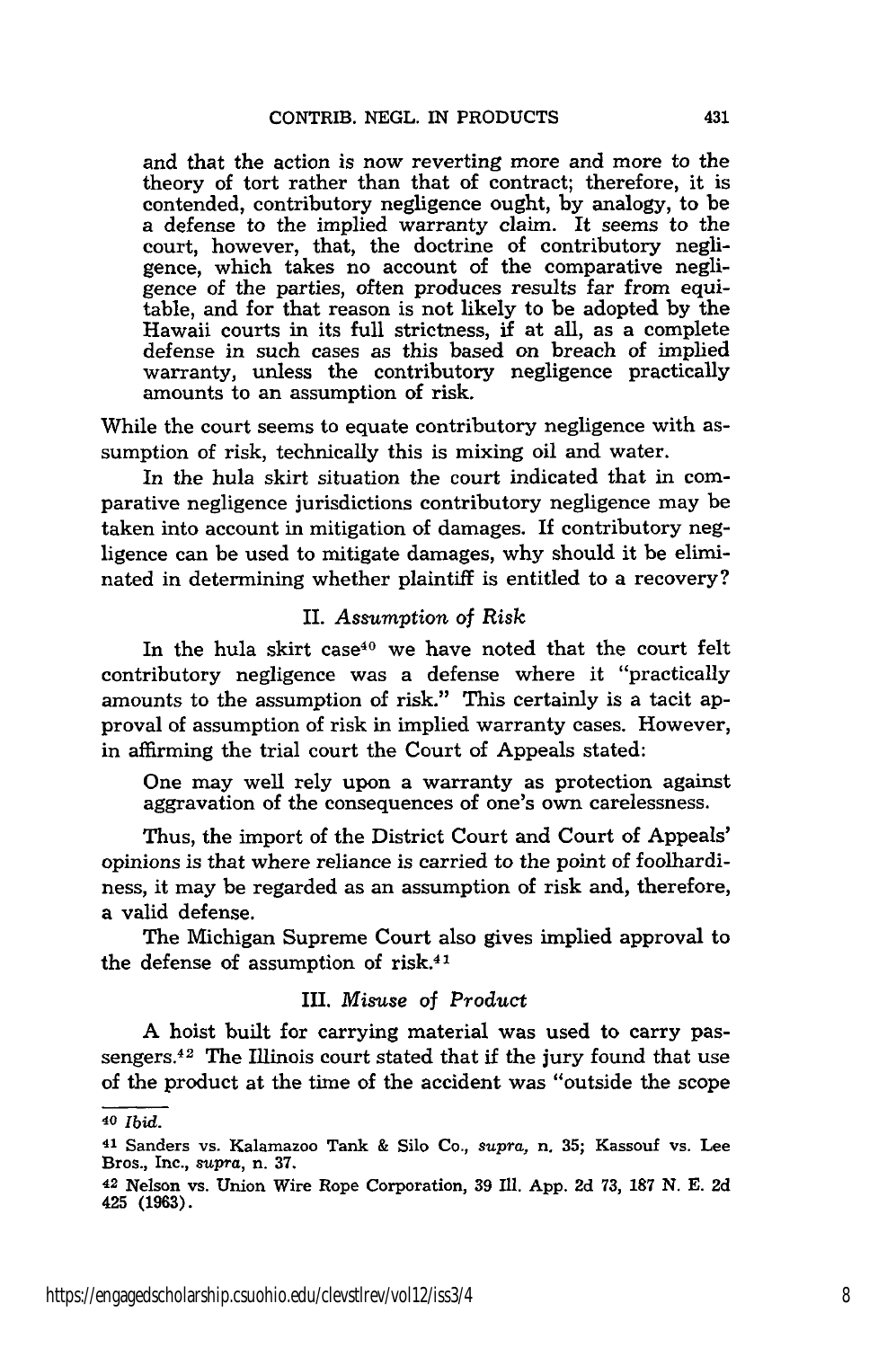of the use for which it was intended," the jury might then find no breach of implied warranty.

Connecticut has taken a similar position.<sup>43</sup> The court said:

If a buyer has knowledge, either actual or constructive, that he is allergic to a particular substance and purchases a product which he knows or reasonably should know contains that substance, he cannot recover damages for breach of an implied wararnty. Nor can he recover if he suffers harm by reason of his own improper use of the article warranted.

Thus, as so often occurs, the courts speak not only of assumption of risk but also misuse of a product without making it clear whether they are talking about these principles interchangeably or as separate concepts.

#### Express Warranty

### I. *Contributory Negligence*

Contributory negligence in express warranty cases is found less frequently. Defendant advertised that the top of its car was made with a single sheet of steel when in fact it was not. Plaintiff was driving at a high rate of speed. The car turned over and plaintiff was cut by jagged pieces where the two sections of the top were welded.<sup>44</sup>

The Michigan Supreme Court held that there is "no reason or authority" to support the propriety of a contributory negligence defense in an action based on breach of express warranty. It stated further that a manufacturer who makes warranties enlarges his duty beyond that of ordinary care in manufacture and may not escape the increased risk caused by such warranty.

In a vigorous dissent one justice stated:

**.. .**for if plaintiff had been operating his car in a proper manner, the injuries would not have been sustained.

If in fact an accident would not occur but for the negligent action of plaintiff or misuse of product, then at least the question of proximate cause would seem to be a valid issue even though there is an express warranty. However, Michigan seemingly does not agree.

**<sup>43</sup>**Crotty vs. Shartenberg's-New Haven, Inc., 147 Conn. 460, 162 A. 2d **513 (1960).**

**<sup>44</sup>**Bahiman vs. Hudson Motor Car Co., **290** Mich. **683, 288 N.** W. **309 (1939).**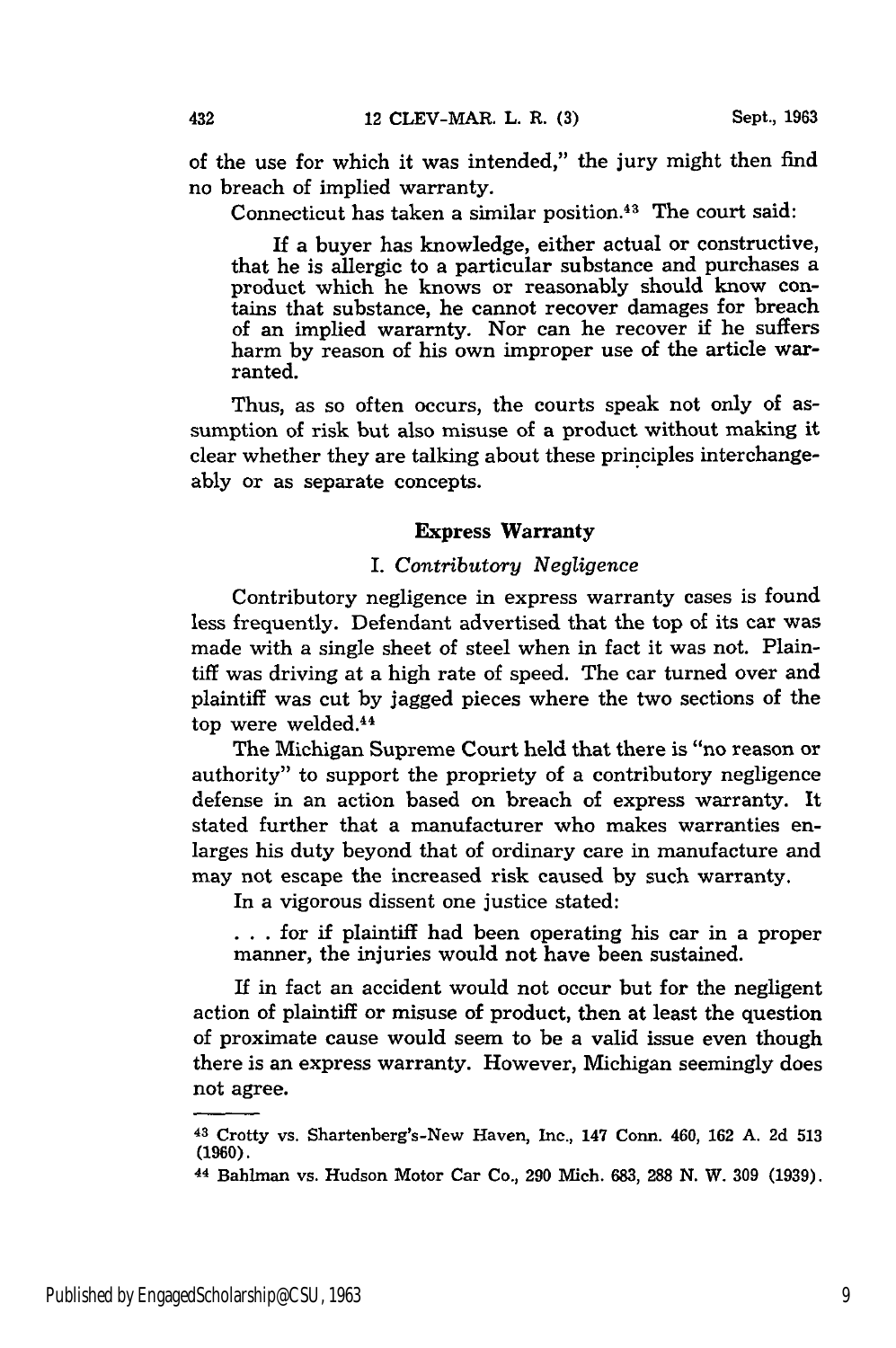In a Federal Court case stemming from Michigan<sup>45</sup> claiming an express warranty as to the safety and performance qualities of defendant's tires, plaintiff received a verdict after having withdrawn the negligence charge. The trial court, however, granted a motion for judgment notwithstanding the verdict, stating that negligence was necessary to support a warranty action but once it was withdrawn from the case then the entire action failed. The Court of Appeals disagreed and also stated categorically that contributory negligence is not a defense in an express warranty case; that a breach of express warranty imposes absolute liability and no proof of negligence is necessary. At the same time the Court of Appeals left the door open as to assumption of risk:

Nor is it shown that the absence of the qualities warranted was readily discoverable upon examination of the tires by a normally experienced and prudent person.

A Tennessee court by inference has approved the defense of contributory negligence in express warranty cases.46 Other courts have declined to decide the question.<sup>47</sup>

# II. *Assumption of Risk and Misuse of Product*

We know of no case which holds directly that assumption of risk applies in express warranty cases, although a more exhaustive review of case law might uncover some examples. However, it seems reasonable that it should apply under a fact situation where the plaintiff knows something to be dangerous but proceeds in spite of this knowledge or where the plaintiff's injuries are not the result of reliance upon the warranty. Misuse of product, however, has been held to be a defense where an express warrant exists. 48 In a case previously mentioned in another context substantial alteration of a product defeated a cause of action in express warranty. Moreover, plaintiff's failure to comply with the terms of an express warranty can defeat his action based upon alleged breach of said warranty. <sup>49</sup>

<sup>45</sup> Hansen vs. Firestone Tire and Rubber Company, 276 F. 2d 254 (6th Cir., 1960).

<sup>46</sup> Dunn vs. Ralston Purina Company, 38 Tenn. App. 229, 272 S. W. 2d 479 (1954).

**<sup>47</sup>**Young vs. Aeroil Products Company, Inc., 248 F. 2d 185 (9th Cir., 1957). **<sup>48</sup>***Ibid.*

**<sup>49</sup>**London vs. Curlee, **336** S. W. **2d** 836 (Tex. Civ. App., **1960).**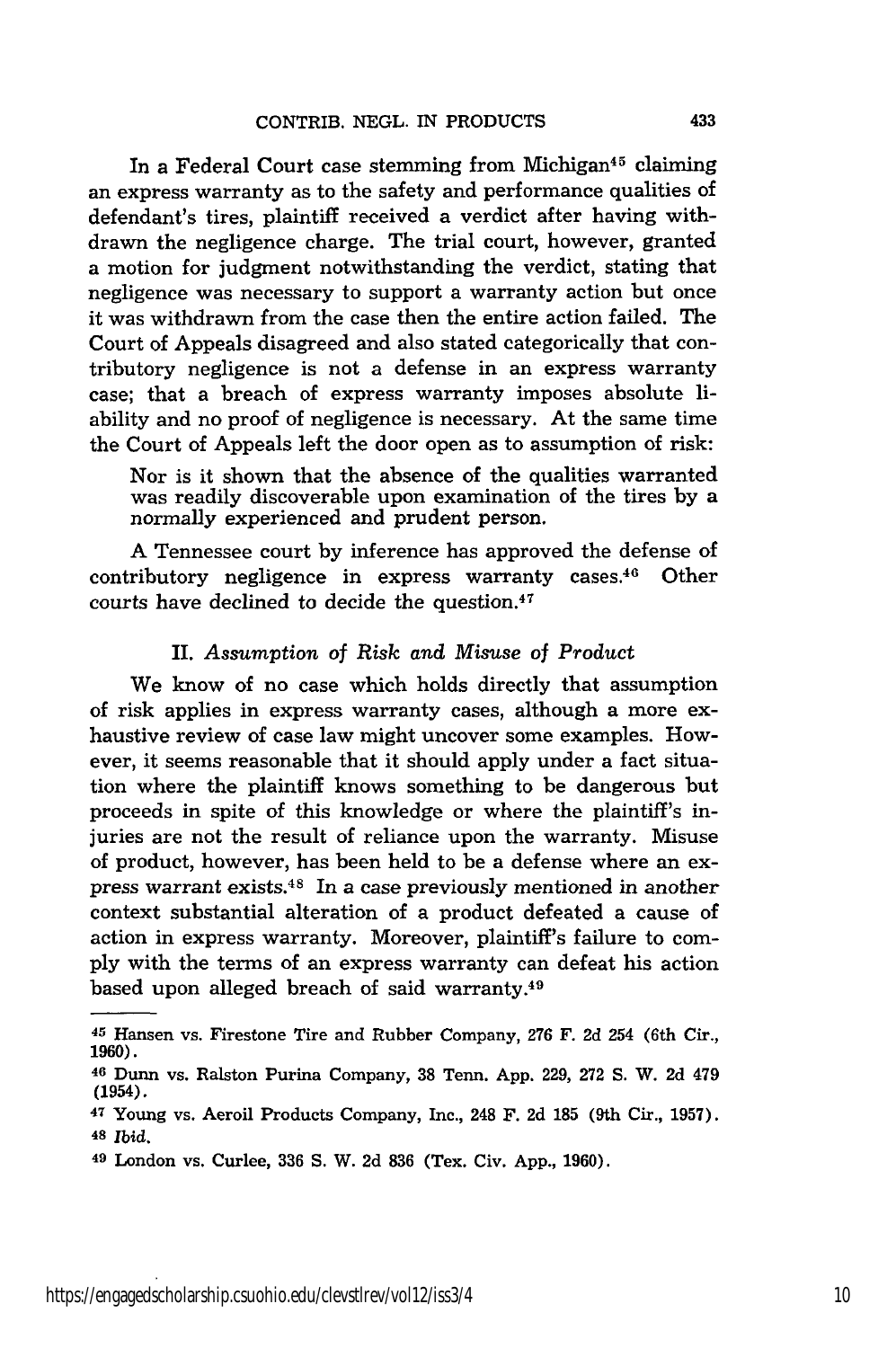# **The Defense**

It is apparent from the foregoing there has been no consistent line of authority as to the use of contributory negligence, assumption of risk and misuse of product in warranty cases. There are a few cases wherein it is difficult to determine from the courts' language which of the various defenses is given approval.

In an action by the estate of a deceased pilot against the manufacturer and seller of an airplane both negligence and breach of implied warranty were pleaded.<sup>50</sup> The crash occurred in bad weather and the decedent was not checked out for instrument flying.

The trial court directed a verdict for defendants on the ground that plaintiff's evidence failed to show a defect in the plane or that any defect which it had (difficulty of control under instrument flying conditions) was not explained by defendants in their literature. The trial court said plaintiff's warranty action failed for lack of evidence that the plane was not reasonably fit for flying. The Court of Appeals held that decedent assumed the risk of flying in marginal weather and was contributorily negligent in failing to heed warnings with reference to unqualified pilots in instrument weather.

It is not clear from the decision whether the court was applying contributory negligence and assumption of risk to both causes of action. For example: As to the action by the co-plaintiff, the corporation which owned the plane, the court held that the corporation could not recover for breach of warranty of merchantability since there was no evidence that the plane was not reasonably fit for flying and since "it is clear that if the damage to the plane was proximately caused by the negligence of Choice's pilot, Choice cannot recover."

Query: Does it not mean that contributory negligence is a defense in a warranty action? Does it mean that the sole proximate cause of the accident was decedent's negligence? Or does it really mean that the plane was misused?

In another case plaintiff disregarded instructions with reference to doing a patch test before using a hair dye.<sup>51</sup> She sued only in implied warranty and the Supreme Court of Massachusetts said:

<sup>50</sup> Prashker vs. Beech Aircraft Corporation, **258** F. 2d **602** (3rd Cir., 1958).

**<sup>51</sup>**Taylor vs. Jacobsen, 336 Mass. 709, 147 N. E. 2d 770 (1958).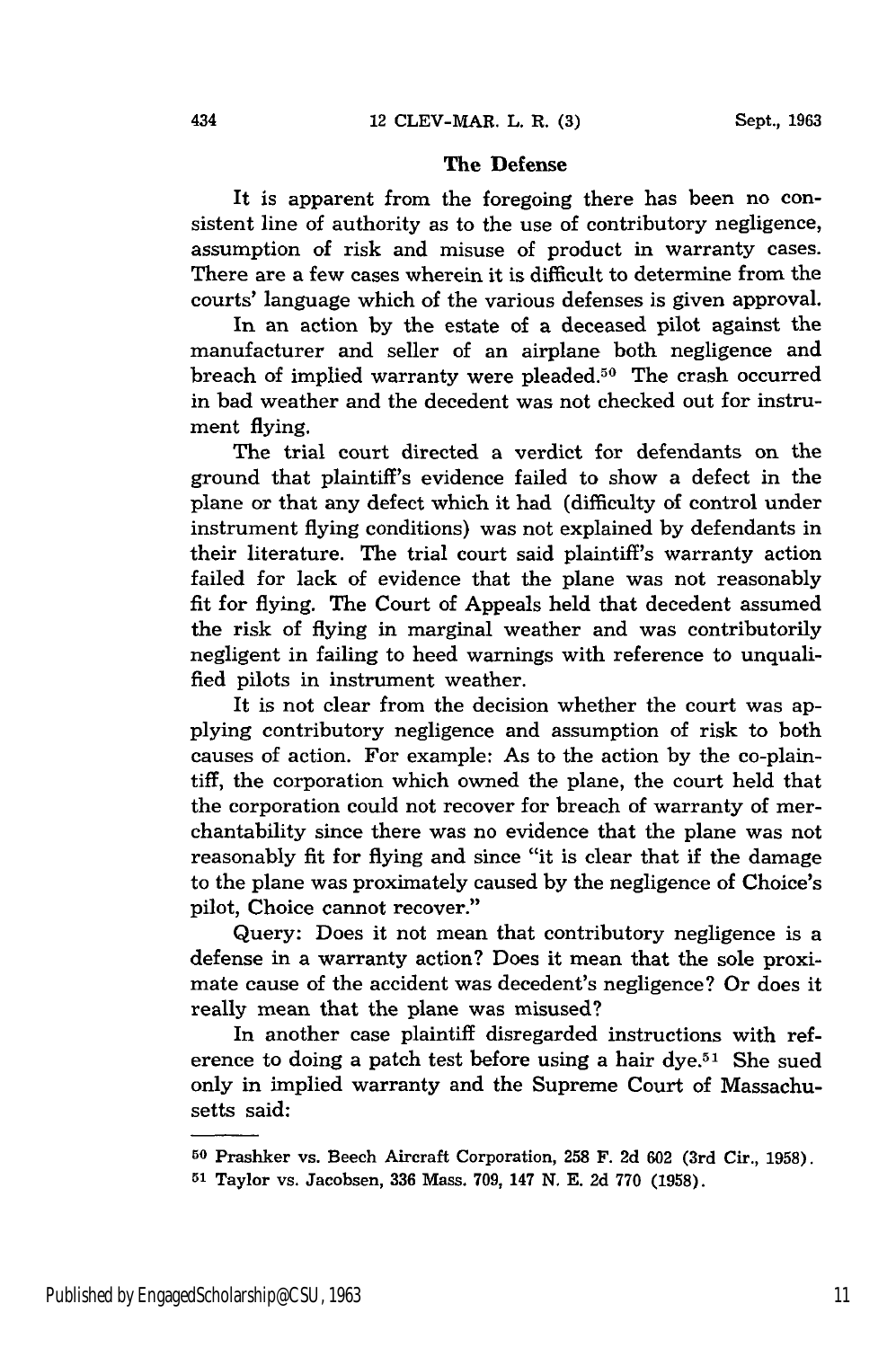She has not shown that she was within the scope of any implied warranty...

Query: Did the Massachusetts court mean she committed contributory negligence? Did she assume the risk? Did she misuse the product? Were her injuries due solely to her own negligence?

In still another case plaintiff sounded the action in negligence, implied and express warranty. $52$  The manufacturer and retailer of a hammer were sued for damages for the loss of an eye when the plaintiff struck one hammer with the head of another, causing a chip to fly. The court did not differentiate between the three causes of action in approving the charge on contributory negligence.

Query: In approving the charge, was the court applying it to the warranty issues? If the court meant misuse of product was it being applied to all causes of action?

### Conclusion

In a products liability case based on negligence alone we know of no court that does not allow contributory negligence, assumption of risk or misuse of product as a defense where the court feels that the facts of a particular case justify it.

Where implied warranty is involved there is little doubt that assumption of risk and misuse of product will be applied. There is a split of authority as to the applicability of contributory negligence.

The majority of text writers look upon contributory negligence in implied warranty cases with disfavor. Since they are steeped in the history of the law and since the doctrine had its origin in tort rather than contract, we find no logic that justifies denial of contributory negligence as a defense in implied warranty cases.

As to express warranty, the defendant has greater difficulty in finding authority supporting the use of contributory negligence as a defense, even though assumption of risk and misuse of product have been approved.

In implied and express warranty cases the question of which defense can be used may be academic. As in so many lawsuits of all kinds the facts assume vital significance. It is not difficult

<sup>52</sup> Odekirk vs. Sears, Roebuck & Co., 274 F. 2d 441 (7th Cir., 1960).